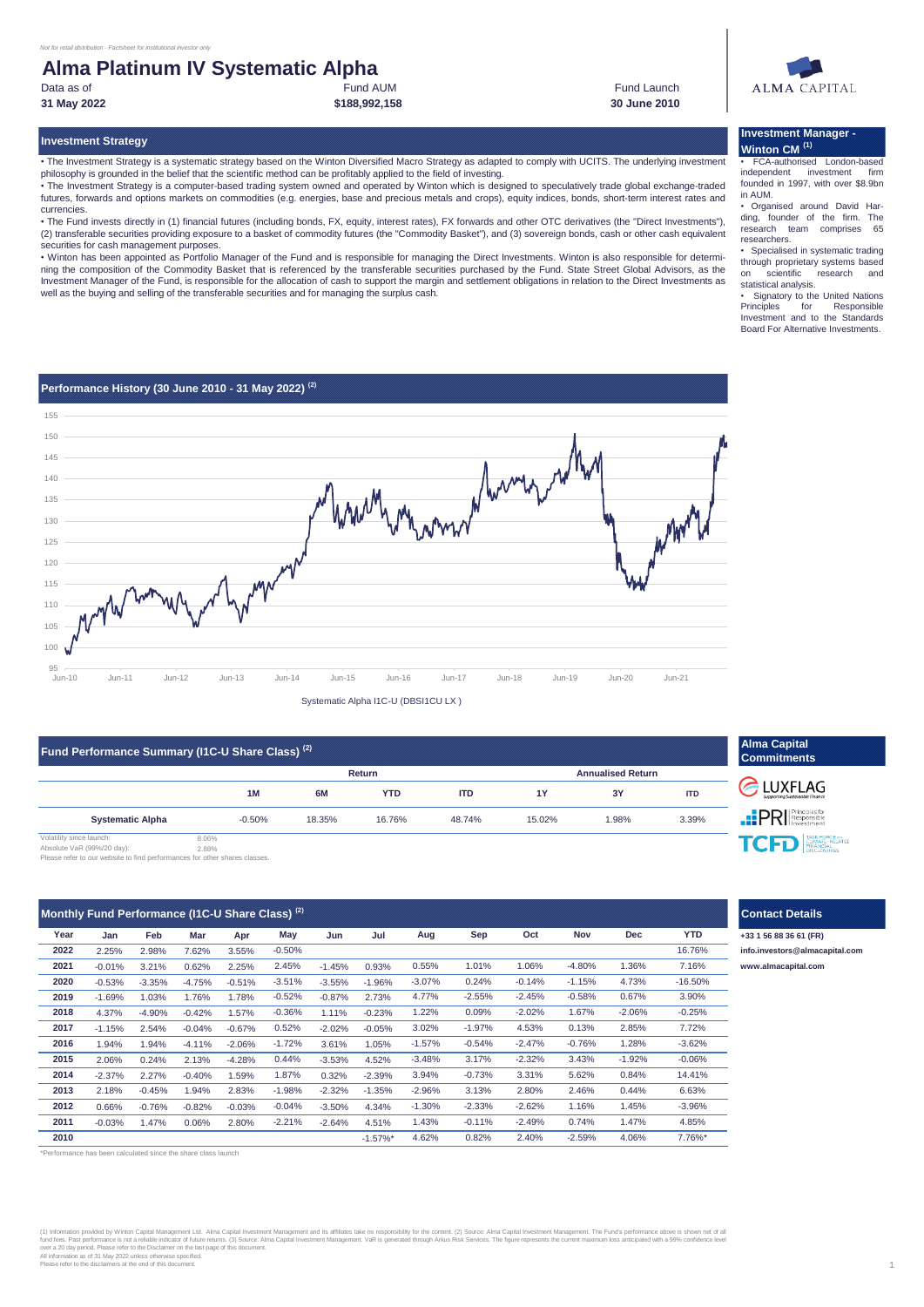#### Fund AUM **\$188,992,158 Alma Platinum IV Systematic Alpha** Data as of **31 May 2022**

Fund Launch **30 June 2010**



**Fund Exposure**





#### **Monthly Contribution to Fund Performance by Sector (%) (6)** Currencies  $-0.53\%$ Base Metals -0.27% Index -0.26% Crops -0.13% -0.10% Rates Livestock 0.01% Precious Metals 0.06% Bonds 0.16% Energies  $10.61%$ m. -0.60% -0.40% -0.20% 0.00% 0.20% 0.40% 0.60% 0.80%

| <b>Asset Class Exposure</b>      |                      |          |          |                       |  |  |  |  |
|----------------------------------|----------------------|----------|----------|-----------------------|--|--|--|--|
| <b>Asset Class</b>               | Long exposure        |          |          | <b>Short exposure</b> |  |  |  |  |
|                                  | % NAV<br><b>MUSD</b> |          | % NAV    | <b>MUSD</b>           |  |  |  |  |
| <b>Interest Rate Futures</b>     | 3.7                  | 6.962.2  | $-494.0$ | $-933.699.0$          |  |  |  |  |
| <b>Bond Futures</b>              | 0.0                  | 0.0      | $-45.6$  | $-86.104.1$           |  |  |  |  |
| <b>Equity Index Futures</b>      | 1.9                  | 3.585.1  | $-10.5$  | $-19,807.7$           |  |  |  |  |
| Commodity Futures <sup>(7)</sup> | 18.4                 | 34.744.9 | $-9.7$   | $-18.320.9$           |  |  |  |  |
| <b>FX Futures/ Forward</b>       | 26.6                 | 50.181.9 | $-60.0$  | $-113.489.6$          |  |  |  |  |
| Total                            | 50.5                 | 95.474.1 | $-619.8$ | $-1.171.421.3$        |  |  |  |  |

## **Key Facts (1/2)**

| <u>u maaaaaaaaaaan saaaaa ma</u>             |                                                                                                                                         |                   |                   |                  |  |  |  |  |  |
|----------------------------------------------|-----------------------------------------------------------------------------------------------------------------------------------------|-------------------|-------------------|------------------|--|--|--|--|--|
| <b>Issuer / Manager</b>                      | Alma Platinum IV/ Alma Capital Investment Management                                                                                    |                   |                   |                  |  |  |  |  |  |
| <b>Fund Type</b>                             | Luxembourg UCITS SICAV                                                                                                                  |                   |                   |                  |  |  |  |  |  |
| <b>Share Classes</b>                         | $IC-C$                                                                                                                                  | $I1C-E$           | $IC-G$            | $IC-U$           |  |  |  |  |  |
| <b>ISIN-Code</b>                             | LU0627756538                                                                                                                            | LU0462954396      | LU0462954552      | LU0462954479     |  |  |  |  |  |
| <b>BBG Ticker</b>                            | <b>DBSI1CCLX</b>                                                                                                                        | <b>DBSI1CE LX</b> | <b>DBSI1CG LX</b> | <b>DBSI1CULX</b> |  |  |  |  |  |
| Currency                                     | CHF                                                                                                                                     | <b>EUR</b>        | <b>GBP</b>        | <b>USD</b>       |  |  |  |  |  |
| Management Fee p.a.                          | 0.85%                                                                                                                                   | 0.85%             | 0.85%             | 0.85%            |  |  |  |  |  |
| Tax d'abonnement p.a.                        | 0.01%                                                                                                                                   | 0.01%             | 0.01%             | 0.01%            |  |  |  |  |  |
| Winton Performance Fee <sup>(8)</sup>        | 18.00%                                                                                                                                  | 18.00%            | 18.00%            | 18.00%           |  |  |  |  |  |
| <b>Initial Issue Price</b>                   | CHF 100                                                                                                                                 | € 100             | £ 100             | \$100            |  |  |  |  |  |
| <b>Launch Date</b>                           | 08 June 2011                                                                                                                            | 30 June 2010      | 10 November 2010  | 30 June 2010     |  |  |  |  |  |
| Subscription and Redemption Cut-Off          | 3:00 p.m. CET (T-1)                                                                                                                     |                   |                   |                  |  |  |  |  |  |
| <b>Transaction Day (T)</b>                   |                                                                                                                                         | Daily             |                   |                  |  |  |  |  |  |
| <b>NAV Publication</b>                       | Daily, published on a T+2 basis                                                                                                         |                   |                   |                  |  |  |  |  |  |
| <b>Settlement</b>                            | $T+3$                                                                                                                                   |                   |                   |                  |  |  |  |  |  |
| Depositary, Administrator, Transfer<br>Agent | RBC Investor Services Bank S.A.                                                                                                         |                   |                   |                  |  |  |  |  |  |
| Registered Countries <sup>(9)</sup>          | Austria, Belgium, Denmark, France, Germany, Ireland, Italy, Luxembourg, Netherlands, Norway, Spain, Sweden, Switzerland, United Kingdom |                   |                   |                  |  |  |  |  |  |
| <b>SRRI</b>                                  |                                                                                                                                         | 5                 |                   |                  |  |  |  |  |  |
|                                              |                                                                                                                                         |                   |                   |                  |  |  |  |  |  |

(4) Source: Alma Capital Investment Management. Notional for Short Term Interest Rate Fusites is based on the duration and margin allocations to commodity futures required by the fund to achieve any immediate interest and